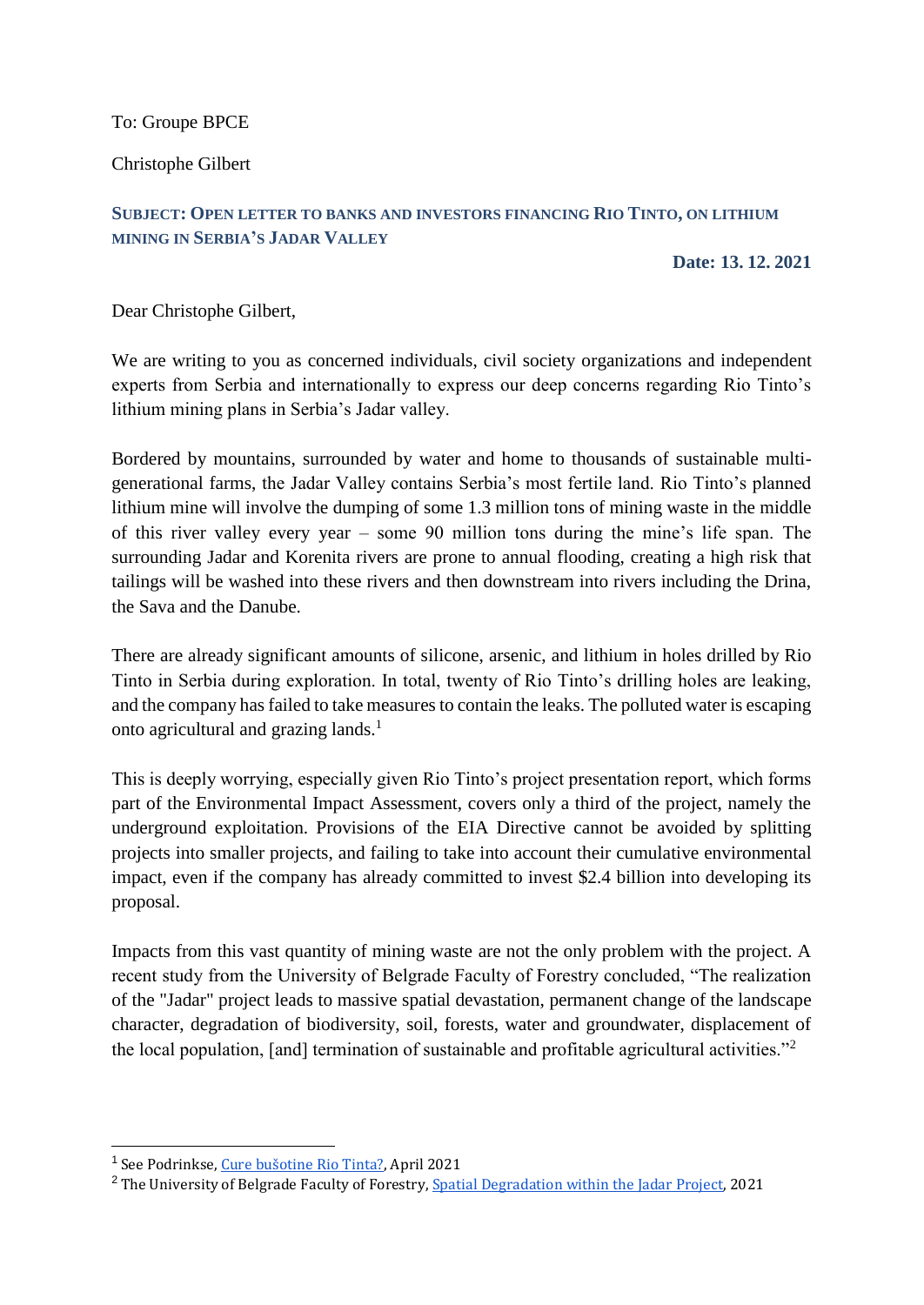In terms of the project's impacts on local people, hundreds of farmers are being threatened with eviction. The spatial plan for the Jadar mine project covers 2,031 hectares, including 22 villages as well as forests and farmland. Nearly 200 hectares of forests would need to be razed: 80 hectares for roads and railways and 164 hectares for tailings. Rio Tinto needs to purchase 253 hectares of land from 335 landowners to continue development, and eventually 800 hectares to start building.

The project also threatens destruction and fragmentation of habitats including several hundred plant and animal species, of which 145 have the status of strictly protected and protected species according to the project's spatial plan.<sup>3</sup> In the northern part of the spatial plan of the mine there is an internationally important area for the protection of birds (IBA), called Cer, with a total area of 19,000 hectares. 130 bird species have been registered in this ecological area, of which three enjoy the highest protection status.<sup>4</sup> Cer houses beavers, European pond terrapin, and Fire salamander belonging to protected species under the EU Habitats Directive and Bern Convention. Project documents include no description of the significance and quality of natural resources or on protected natural areas, nor nationally protected species of birds and fish, including the Danube salmon, which sees its highest concentration in the Drina and is a protected species.

In addition, the Jadar mine project is situated in an area of exceptional archaeological importance. Rio Tinto is considering a tailings site in close proximity to Paulje, an archaeological site roughly 3,500 years old. The "Trsic-Tronosa" monument near the mine is classified as a Protected Landscape by the IUCN (Category V). The Spatial Plan omits several extremely important archaeological and cultural sites and natural monuments.<sup>5</sup> Rio Tinto's recent record, including the destruction of a 46,000-year-old Aboriginal heritage site for an iron ore mine in Western Australia, does not inspire confidence.

Opposition to the project locally and nationally is growing. To date, 290,584 people in Serbia and 171,352 people internationally have signed petitions calling on the Serbian government to stop the mine.<sup>6</sup> Thousands protested against the project in London, Washington and Belgrade at the time of Rio Tinto's annual meeting in April, and further protests followed in Belgrade in September.<sup>7</sup>

Rio Tinto's plans in Serbia are aimed at tapping into the growing demand for lithium for batteries, to support the energy transition, both for electric vehicles and other energy storage systems. This transition is necessary, but it must also be just, with respect for the rights of workers and communities, and with no-one left behind. The 19,000 people, mainly agricultural workers and their families, who live in the Jadar valley cannot be treated as collateral damage.

-

<sup>&</sup>lt;sup>3</sup> The University of Belgrade Faculty of Forestry, [Spatial Degradation within the Jadar Project,](https://www.banktrack.org/download/spatial_degradation_within_the_jadar_project/ristic_et_al__sanu_eng_2021_1.pdf) 2021, p5

<sup>&</sup>lt;sup>4</sup> By "the highest protection status" we refer to the IBS's C6 category, see <http://datazone.birdlife.org/site/ibacriteuro>

<sup>5</sup> [Risk Analysis of Rio Tinto's Jadarite proposal, Serbia](https://issuu.com/stephaniedanielleroth/docs/risk_analysis__rio_tinto_s_jadarite_proposal__serb)

<sup>&</sup>lt;sup>6</sup> See petitions at [Kreni Promeni;](https://peticije.kreni-promeni.org/petitions/stop-rudniku-litijuma-rio-tinto-mars-sa-drine) [WeMove](https://you.wemove.eu/campaigns/stop-rio-tinto-mine).

<sup>&</sup>lt;sup>7</sup> See <u>Reuters, April 2021; [DW, Sept 2021](https://www.dw.com/en/serbia-thousands-rally-in-belgrade-for-environmental-causes/a-59155904)</u>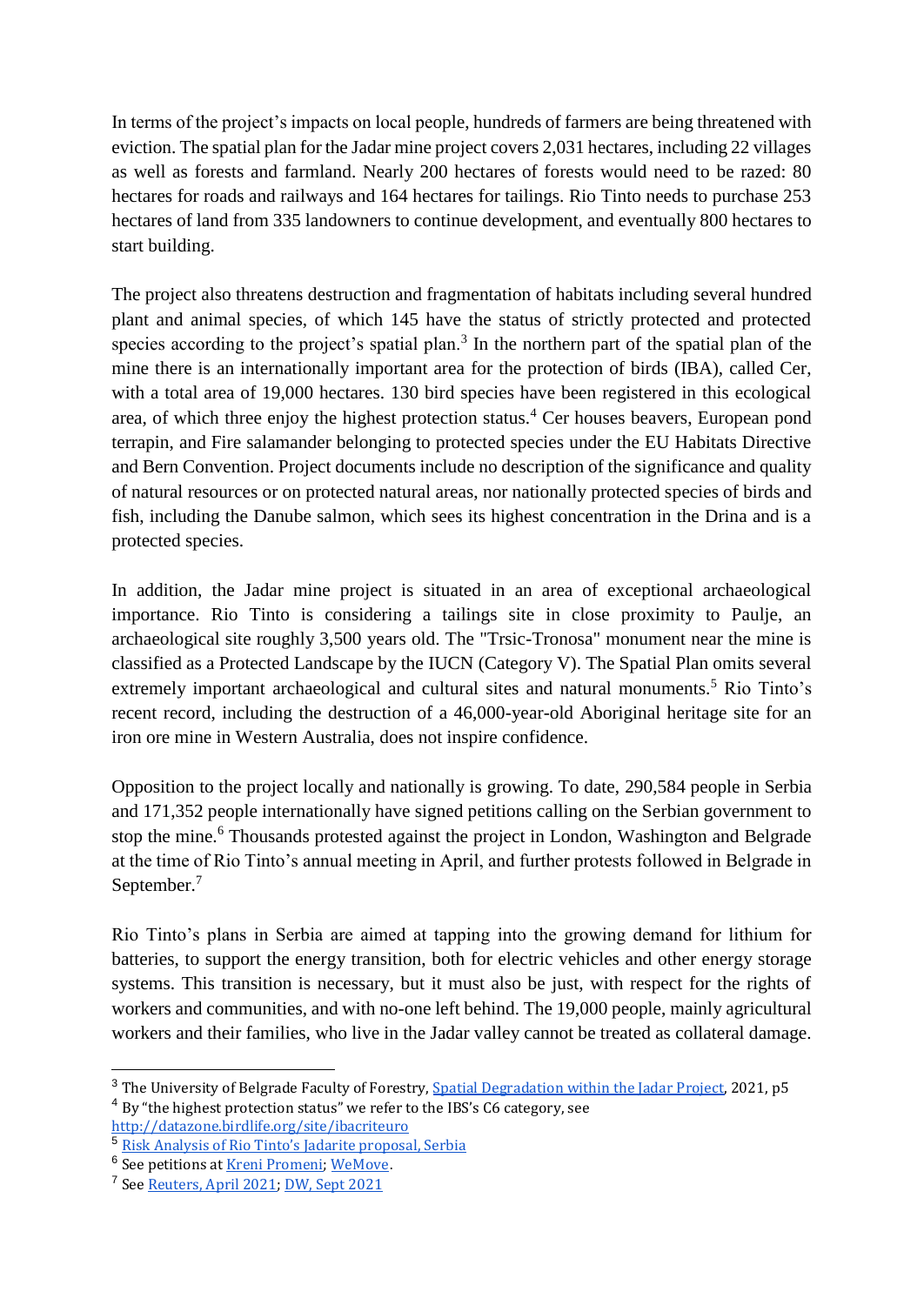This would undermine the energy transition, add human rights and the environment as casualties and in the case of Serbia likely feed corruption.

## **Rio Tinto bankers and shareholders will be exposed**

Rio Tinto has reportedly committed US\$ 2.4 billion to the Jadar project, which apparently will be sourced from the company's own capital. Banks and investors with general exposure to Rio Tinto are exposed to the many severe risks created by the project.

This project is in direct conflict with the principles of UN conventions including the UN Framework Convention on Climate Change, the UN Convention on Biological Diversity and the UN Convention to Combat Desertification, which have been ratified in the Serbian Parliament and have the force of international law. In addition, this project threatens the United Nations Sustainable Development Goals (especially goals: 3, 6, 11, 13, 14, 15, and 16) and the accepted Agenda 2030, as well as domestic legislation related to nature protection.

In addition, banks and investors have clear responsibilities under the OECD Guidelines for Multinational Enterprises and the United Nations Guiding Principles on Business and Human Rights (UNGPs) which will extend to the impacts of projects to which they are exposed. Based on these responsibilities, they have a duty to take action to mitigate or address the existing impacts of this project and to avoid further adverse impacts from arising.

## **Our call on banks and investors**

We are calling on **banks and institutional investors** with shareholdings or bond holdings in Rio Tinto to conduct meaningful, time-bound engagement with the company to insist it fully addresses the human rights and environmental issues presented by the Jadar mine before proceeding with its development.

Further we are calling on **all banks with lending exposure to Rio Tinto** to commit to ensure their financing does not support the Jadar project, either directly or indirectly, until all outstanding social, ecological, heritage and human rights issues have been effectively resolved.

We look forward to receiving your response at  $\inf_{\Omega} \omega$  marssadrine.org. Please respond before 14th January 2022.

Please note BankTrack may publish, monitor and evaluate responses to this letter as part of its Human Rights Benchmark. Please state clearly if your response is intended as confidential.

Best Regards,

Bojana Novakovic Stephanie Danielle Roth Ana Kondic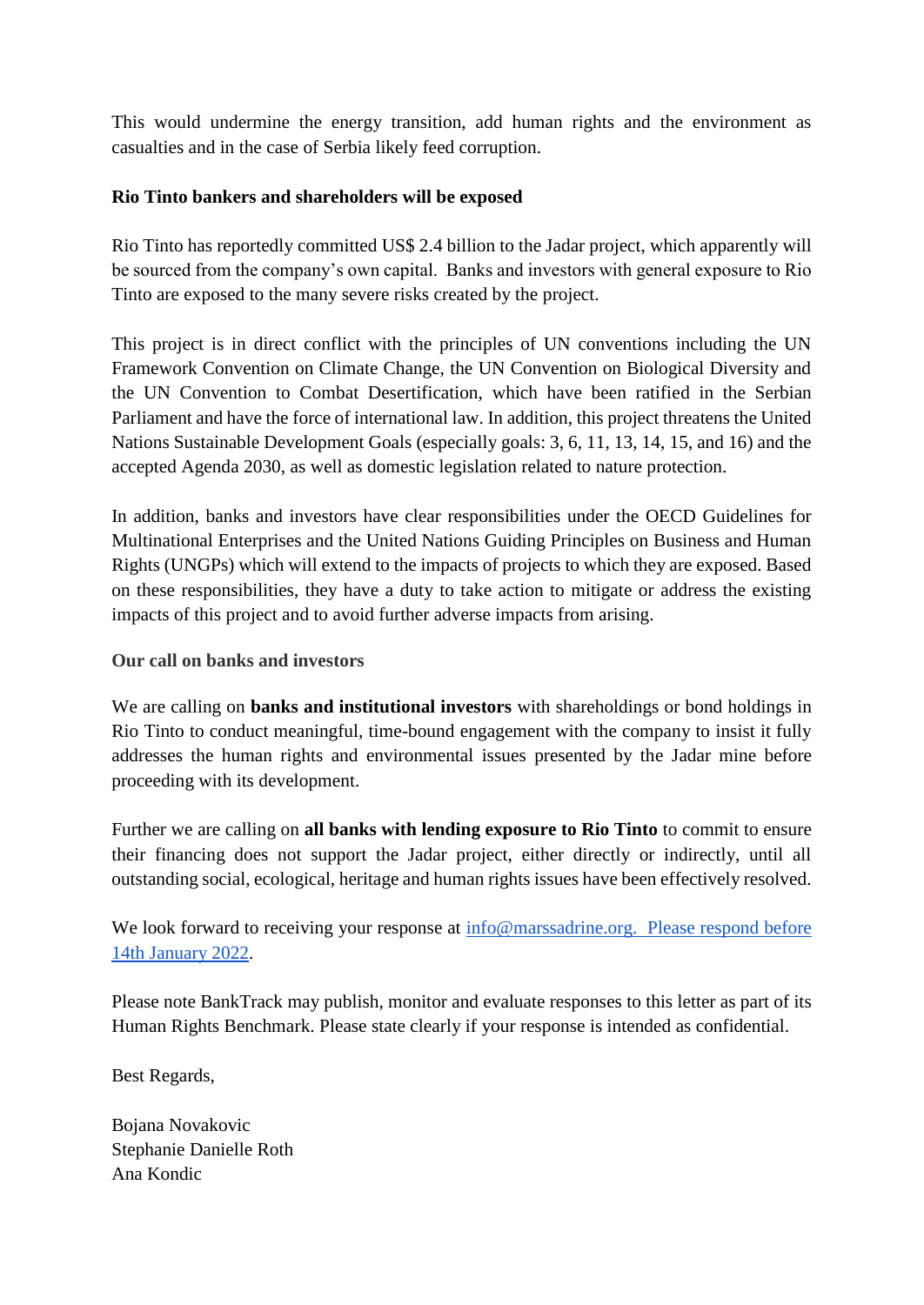"Mars sa Drine" [info@marssadrine.org](mailto:info@marssadrine.org) Tel: +31 682 512 377 website: www.marssadrine.org

Johan Frijns Director BankTrack johan@banktrack.org Tel: +31243249220 website: ww.banktrack.com

---------------------------------------------------------------------------------------------------------------------------

#### --------

#### **Appendix**

#### Loans & underwriting for Rio Tinto Group (2016-2020)

| <b>Investor Parent</b>       | Country               | Value (US\$m) |
|------------------------------|-----------------------|---------------|
| Société Générale             | France                | 890.8         |
| <b>HSBC</b>                  | <b>United Kingdom</b> | 828.7         |
| Royal Bank of Canada         | Canada                | 774.9         |
| <b>Bank of America</b>       | <b>United States</b>  | 721.2         |
| JPMorgan Chase               | <b>United States</b>  | 721.2         |
| <b>BNP Paribas</b>           | France                | 721.2         |
| Mizuho Financial             | Japan                 | 721.2         |
| Citigroup                    | <b>United States</b>  | 721.2         |
| <b>SMBC Group</b>            | Japan                 | 721.2         |
| Crédit Agricole              | France                | 721.2         |
| Deutsche Bank                | Germany               | 721.2         |
| ANZ                          | Australia             | 721.2         |
| Scotiabank                   | Canada                | 684.5         |
| <b>CIBC</b>                  | Canada                | 607.2         |
| Mitsubishi UFJ Financial     | Japan                 | 519.5         |
| <b>Credit Suisse</b>         | Switzerland           | 483.0         |
| <b>Toronto-Dominion Bank</b> | Canada                | 417.8         |
| Westpac                      | Australia             | 364.0         |
| <b>Groupe BPCE</b>           | France                | 364.0         |
| Morgan Stanley               | <b>United States</b>  | 364.0         |
| <b>DBS</b>                   | Singapore             | 364.0         |
| National Australia Bank      | Australia             | 364.0         |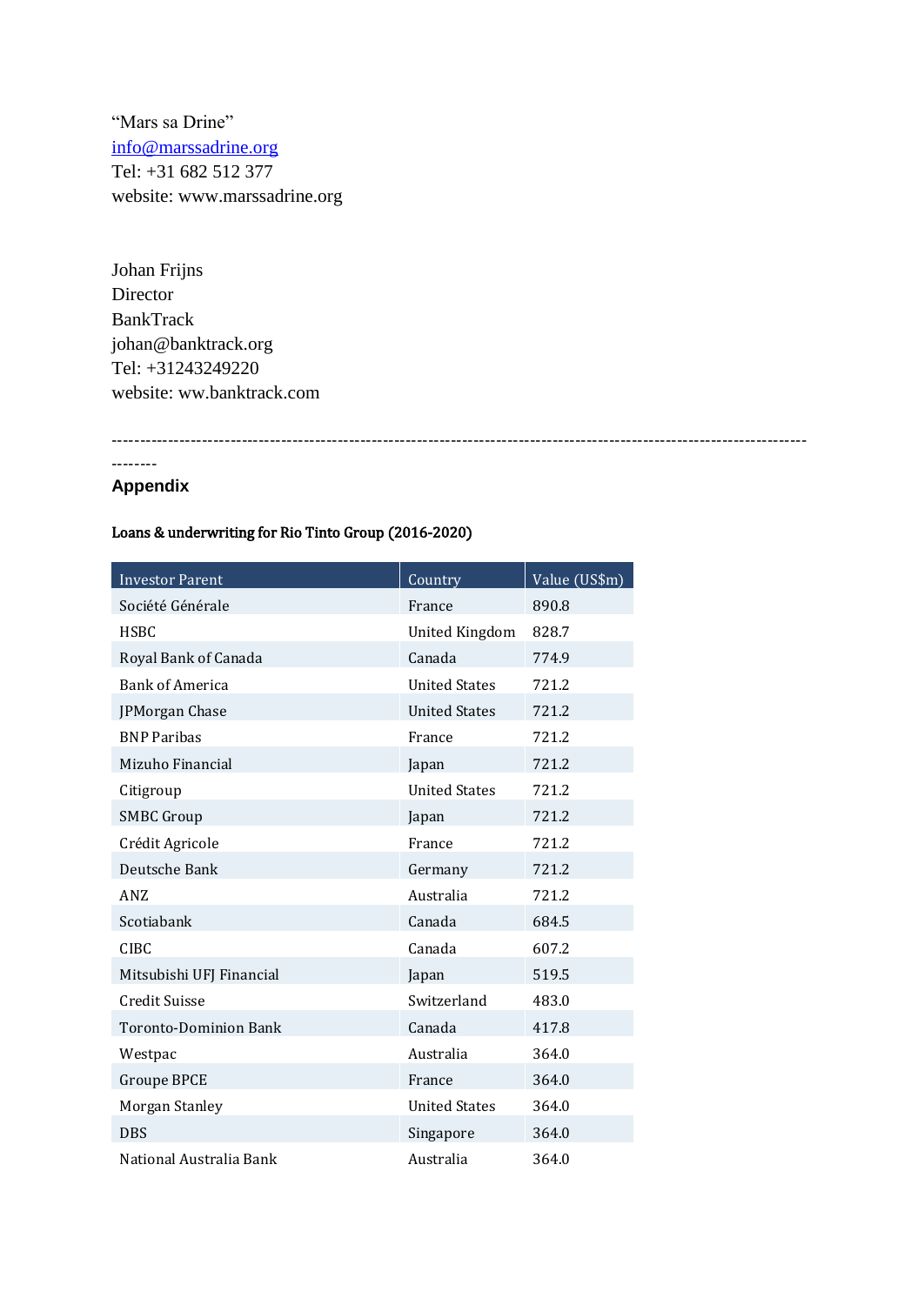| <b>Standard Chartered</b>               | United Kingdom       | 364.0 |
|-----------------------------------------|----------------------|-------|
| <b>BMO Financial Group</b>              | Canada               | 364.0 |
| <b>UniCredit</b>                        | Italy                | 364.0 |
| Santander                               | Spain                | 364.0 |
| Bank of China                           | China                | 364.0 |
| Commonwealth Bank of Australia          | Australia            | 364.0 |
| Industrial and Commercial Bank of China | China                | 364.0 |
| Comerica                                | <b>United States</b> | 169.7 |
| Export Development Canada               | Canada               | 115.9 |

## Bond and shareholdings over \$100m in Rio Tinto, April 2021 (\$m, most recent filings)

| <b>Investor Parent</b>                  | Country               | <b>Bondholding</b> | Shareholding | <b>Total</b> |
|-----------------------------------------|-----------------------|--------------------|--------------|--------------|
| <b>BlackRock</b>                        | <b>United States</b>  | 40.4               | 14,846.1     | 14,886.5     |
| Capital Group                           | <b>United States</b>  |                    | 6,348.7      | 6,348.7      |
| Vanguard                                | <b>United States</b>  | 234.5              | 2,738.4      | 2,972.9      |
| <b>Government Pension Fund Global</b>   | Norway                |                    | 2,466.1      | 2,466.1      |
| <b>State Street</b>                     | <b>United States</b>  | 22.9               | 1,379.3      | 1,402.2      |
| Legal & General                         | <b>United Kingdom</b> | 6.7                | 1,320.3      | 1,327.0      |
| Schroders                               | <b>United Kingdom</b> |                    | 956.8        | 956.8        |
| M&G                                     | <b>United Kingdom</b> | 4.5                | 831.0        | 835.5        |
| <b>Affiliated Managers Group</b>        | <b>United States</b>  |                    | 724.0        | 724.0        |
| <b>Baillie Gifford</b>                  | <b>United Kingdom</b> |                    | 719.2        | 719.2        |
| Standard Life Aberdeen                  | <b>United Kingdom</b> | 3.4                | 700.1        | 703.5        |
| <b>Investec Group</b>                   | South Africa          |                    | 629.7        | 629.7        |
| Aviva                                   | <b>United Kingdom</b> | 10.3               | 596.6        | 606.9        |
| <b>State Farm</b>                       | <b>United States</b>  | 82.0               | 467.8        | 549.8        |
| JPMorgan Chase                          | <b>United States</b>  | 5.1                | 544.1        | 549.1        |
| Northern Trust                          | <b>United States</b>  | 0.4                | 533.2        | 533.6        |
| DZ Bank                                 | Germany               | 1.0                | 532.2        | 533.2        |
| Sun Life Financial                      | Canada                | 0.2                | 509.0        | 509.2        |
| <b>State Administration for Foreign</b> | China                 |                    | 433.3        | 433.3        |
| Royal London Group                      | <b>United Kingdom</b> |                    | 412.5        | 412.5        |
| Deutsche Bank                           | Germany               | 6.8                | 380.0        | 386.8        |
| <b>Credit Suisse</b>                    | Switzerland           | 2.9                | 347.8        | 350.7        |
| Lazard                                  | Bermuda               |                    | 350.2        | 350.2        |
| <b>UBS</b>                              | Switzerland           | 5.9                | 329.1        | 335.0        |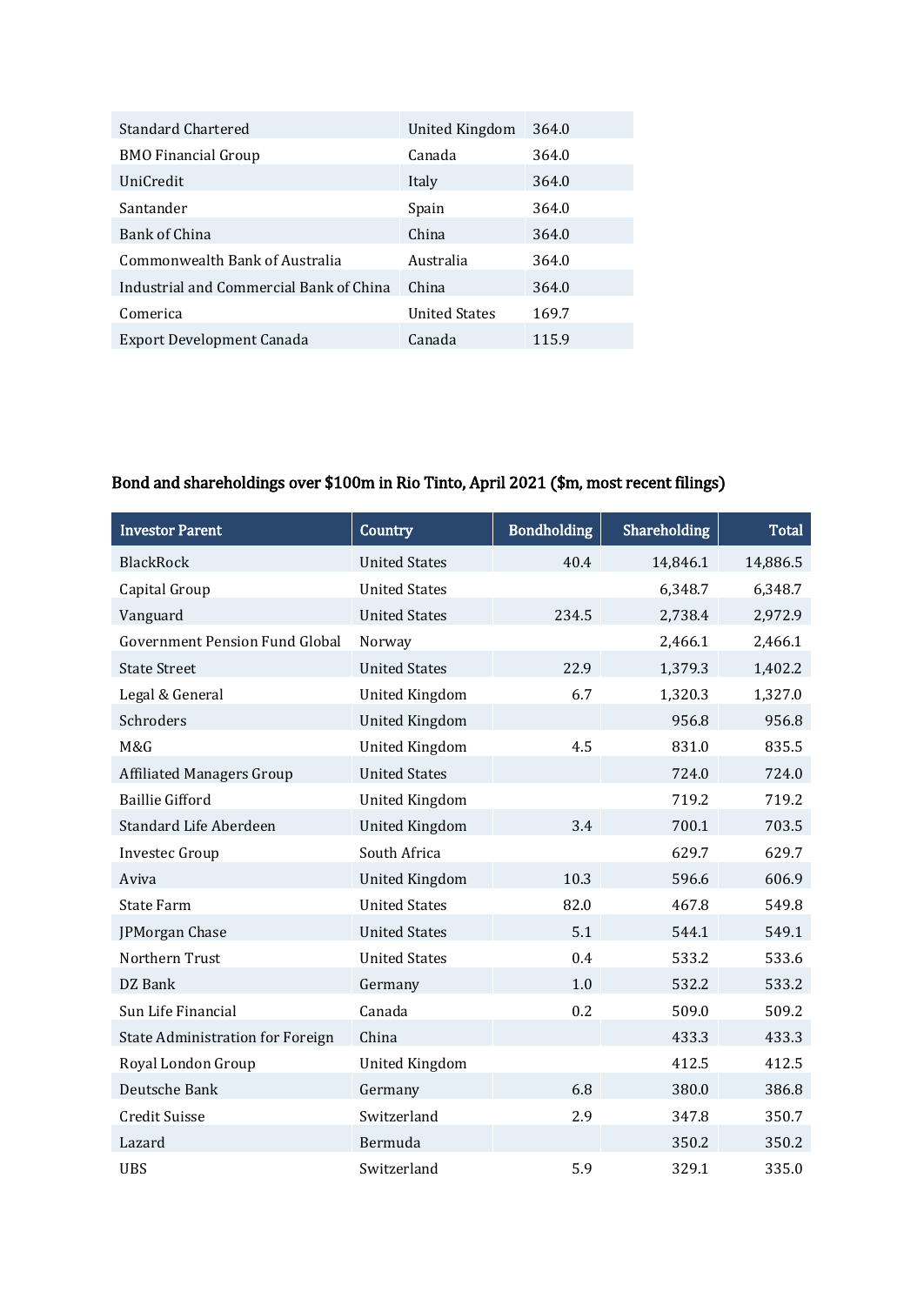| Schweizerische Nationalbank        | Switzerland           |      | 326.6 | 326.6 |
|------------------------------------|-----------------------|------|-------|-------|
| <b>TIAA</b>                        | <b>United States</b>  | 20.0 | 302.0 | 322.0 |
| Allianz                            | Germany               | 76.9 | 238.0 | 314.9 |
| Aegon                              | Netherlands           | 89.7 | 186.0 | 275.7 |
| GIC                                | Singapore             |      | 269.1 | 269.1 |
| Arrowstreet Capital                | <b>United States</b>  |      | 220.0 | 220.0 |
| <b>Wellington Management</b>       | <b>United States</b>  | 2.8  | 210.4 | 213.2 |
| <b>HSBC</b>                        | <b>United Kingdom</b> | 1.2  | 191.0 | 192.2 |
| <b>Geode Capital Holdings</b>      | <b>United States</b>  |      | 190.7 | 190.7 |
| California Public Employees'       | <b>United States</b>  |      | 190.3 | 190.3 |
| Pendal Group                       | Australia             |      | 185.4 | 185.4 |
| Ameriprise Financial               | <b>United States</b>  | 0.1  | 171.7 | 171.8 |
| Crédit Agricole                    | France                | 0.1  | 159.9 | 160.0 |
| <b>Universities Superannuation</b> | <b>United Kingdom</b> |      | 150.3 | 150.3 |
| T. Rowe Price                      | <b>United States</b>  | 0.6  | 146.6 | 147.2 |
| Algemeen Burgerlijk                | Netherlands           |      | 146.3 | 146.3 |
| Commerzbank                        | Germany               |      | 142.8 | 142.8 |
| <b>Close Brothers</b>              | <b>United Kingdom</b> |      | 142.2 | 142.2 |
| <b>Fidelity International</b>      | Bermuda               | 3.1  | 138.1 | 141.2 |
| Nordea                             | Finland               | 0.4  | 137.2 | 137.6 |
| Wesleyan                           | <b>United Kingdom</b> |      | 134.6 | 134.6 |
| <b>Franklin Resources</b>          | <b>United States</b>  |      | 134.0 | 134.0 |
| Charles Schwab                     | <b>United States</b>  | 2.9  | 128.6 | 131.5 |
| <b>Duquesne Family Office</b>      | <b>United States</b>  |      | 131.1 | 131.1 |
| <b>Marathon Asset Management</b>   | <b>United Kingdom</b> |      | 130.3 | 130.3 |
| <b>Ontario Municipal Employees</b> | Canada                |      | 127.3 | 127.3 |
| <b>National Pension Service</b>    | South Korea           |      | 126.7 | 126.7 |
| Prudential Financial (US)          | <b>United States</b>  | 65.4 | 57.0  | 122.4 |
| Invesco                            | <b>United States</b>  | 2.6  | 111.8 | 114.3 |
| Man Group                          | <b>United Kingdom</b> |      | 114.0 | 114.0 |
| Intesa Sanpaolo                    | Italy                 |      | 113.3 | 113.3 |
| Skandinaviska Enskilda Banken      | Sweden                |      | 112.6 | 112.6 |
| <b>Bank of New York Mellon</b>     | <b>United States</b>  | 2.6  | 105.7 | 108.3 |
| <b>BMO Financial Group</b>         | Canada                | 0.1  | 107.2 | 107.3 |
| <b>Fidelity Investments</b>        | <b>United States</b>  | 26.5 | 79.5  | 105.9 |
| New York Life Insurance            | <b>United States</b>  | 56.8 | 47.9  | 104.6 |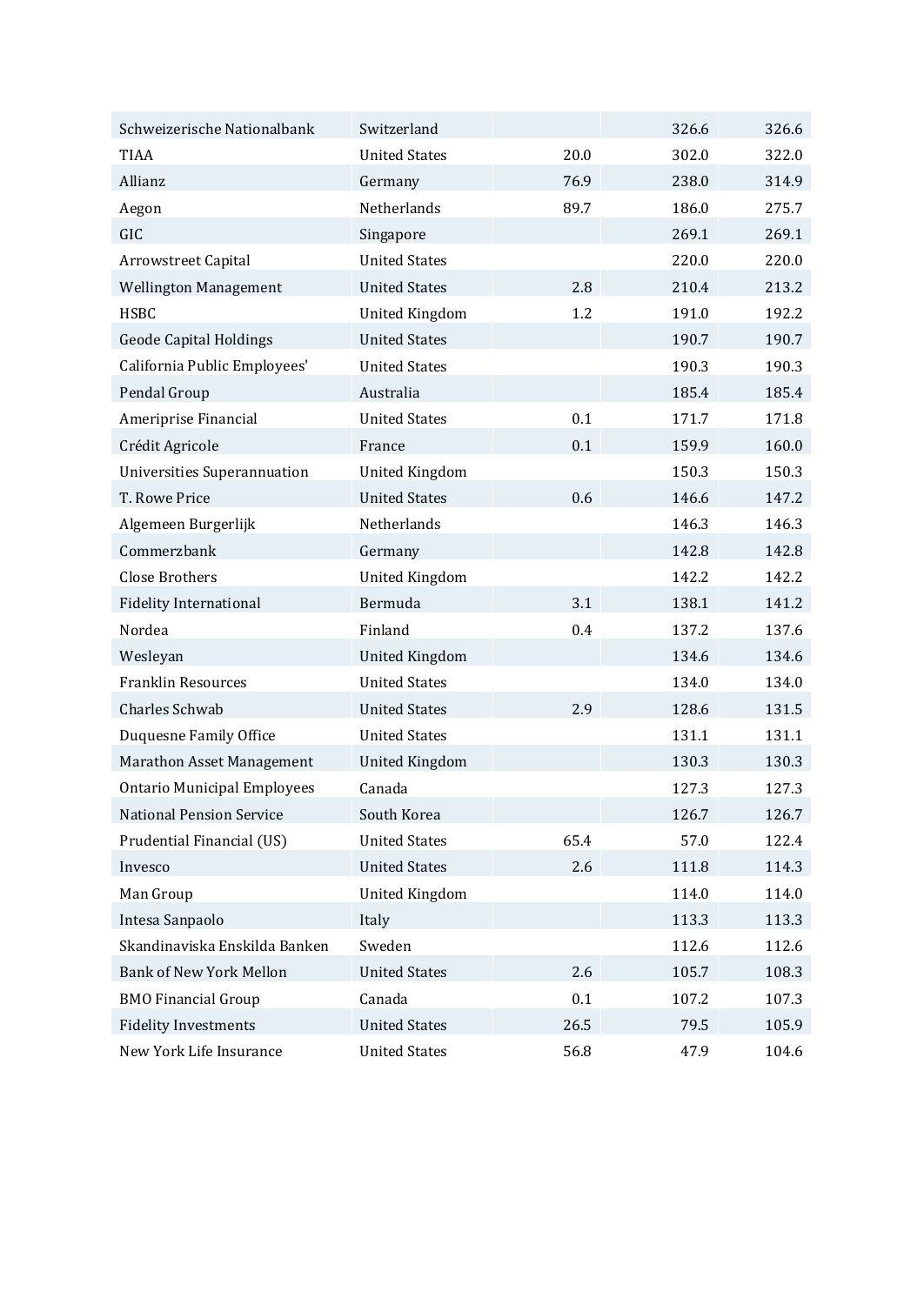# Appendix

#### Lending and underwriting to Rio Tinto, 2016 - 2020

| <b>Investor Parent</b>                         | <b>Investor Parent Country</b> | Value (in mln US\$) |
|------------------------------------------------|--------------------------------|---------------------|
| <b>□ Société Générale</b>                      | France                         | 890.8               |
| $\blacksquare$ HSBC                            | <b>United Kingdom</b>          | 828.7               |
| Royal Bank of Canada                           | Canada                         | 774.9               |
| <b>⊟Bank of America</b>                        | <b>United States</b>           | 721.2               |
| <b>⊟JPMorgan Chase</b>                         | <b>United States</b>           | 721.2               |
| <b>BNP</b> Paribas                             | France                         | 721.2               |
| □ Mizuho Financial                             | Japan                          | 721.2               |
| $\equiv$ Citigroup                             | <b>United States</b>           | 721.2               |
| <b>ESMBC Group</b>                             | Japan                          | 721.2               |
| <b>□ Crédit Agricole</b>                       | France                         | 721.2               |
| □ Deutsche Bank                                | Germany                        | 721.2               |
| $\Box$ ANZ                                     | Australia                      | 721.2               |
| $\blacksquare$ Scotiabank                      | Canada                         | 684.5               |
| $\equiv$ CIBC                                  | Canada                         | 607.2               |
| <b>■Mitsubishi UFJ Financial</b>               | Japan                          | 519.5               |
| <b>□ Credit Suisse</b>                         | Switzerland                    | 483.0               |
| <b>■ Toronto-Dominion Bank</b>                 | Canada                         | 417.8               |
| <b>■Westpac</b>                                | Australia                      | 364.0               |
| <b>⊟Groupe BPCE</b>                            | France                         | 364.0               |
| <b><i><b>EMorgan Stanley</b></i></b>           | <b>United States</b>           | 364.0               |
| $\blacksquare$ DBS                             | Singapore                      | 364.0               |
| □National Australia Bank                       | Australia                      | 364.0               |
| <b>■Standard Chartered</b>                     | <b>United Kingdom</b>          | 364.0               |
| <b>BMO Financial Group</b>                     | Canada                         | 364.0               |
| <b>□</b> UniCredit                             | Italy                          | 364.0               |
| <b>Santander</b>                               | Spain                          | 364.0               |
| ⊟Bank of China                                 | China                          | 364.0               |
| ■Commonwealth Bank of Australia                | Australia                      | 364.0               |
| □ Industrial and Commercial Bank of ChinaChina |                                | 364.0               |
| ⊟Comerica                                      | <b>United States</b>           | 169.7               |
| <b>Export Development Canada</b>               | Canada                         | 115.9               |